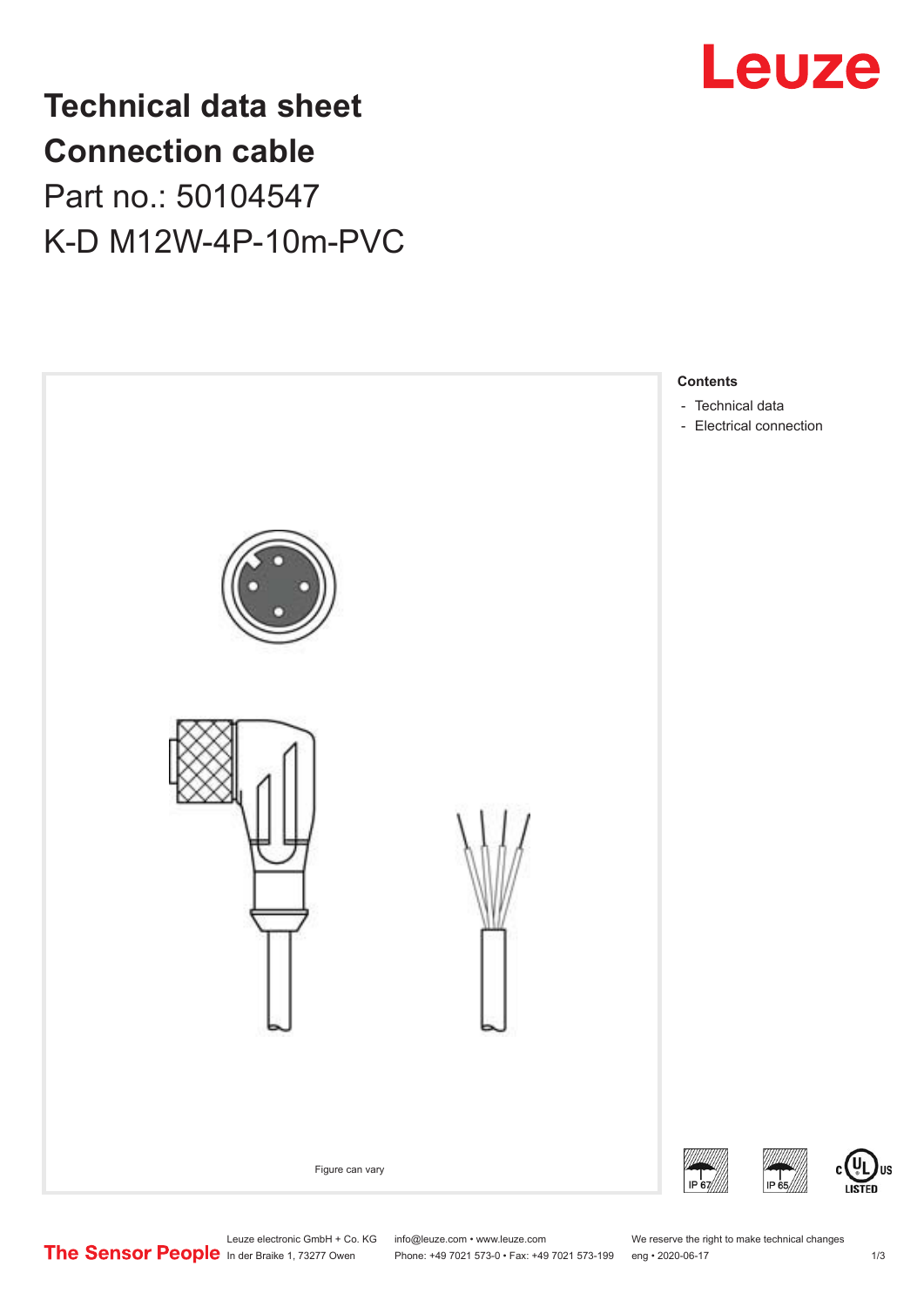## <span id="page-1-0"></span>**Technical data**

# Leuze

#### **Electrical data**

**Performance data**

**Operating voltage** Max. 250 V AC/DC

#### **Connection**

| <b>Connection 1</b>               |                                                                                                                           |
|-----------------------------------|---------------------------------------------------------------------------------------------------------------------------|
| <b>Type of connection</b>         | Connector                                                                                                                 |
| <b>Thread size</b>                | M <sub>12</sub>                                                                                                           |
| <b>Type</b>                       | Female                                                                                                                    |
| Handle body material              | <b>PUR</b>                                                                                                                |
| No. of pins                       | 4-pin                                                                                                                     |
| Encoding                          | A-coded                                                                                                                   |
| Design                            | Angled                                                                                                                    |
| Lock                              | Screw fitting, nickel-plated diecast zinc,<br>recommended torque 0.6 Nm, self-<br>locking                                 |
| <b>Connection 2</b>               |                                                                                                                           |
| <b>Type of connection</b>         | Open end                                                                                                                  |
|                                   |                                                                                                                           |
| <b>Cable properties</b>           |                                                                                                                           |
| <b>Number of conductors</b>       | 4 Piece(s)                                                                                                                |
| Wire cross section                | $0.34 \, \text{mm}^2$                                                                                                     |
| <b>AWG</b>                        | 22                                                                                                                        |
| Sheathing color                   | <b>Black</b>                                                                                                              |
| <b>Shielded</b>                   | <b>No</b>                                                                                                                 |
| Silicone-free                     | Yes                                                                                                                       |
| Cable design                      | Connection cable (open on one end)                                                                                        |
| Cable diameter (external)         | 5 <sub>mm</sub>                                                                                                           |
| <b>Cable length</b>               | 10,000 mm                                                                                                                 |
| <b>Sheathing material</b>         | PVC                                                                                                                       |
| Wire insulation                   | <b>PVC</b>                                                                                                                |
| Properties of the outer sheathing | Free of CFC, cadmium, silicone and<br>lead, easily machine-processable                                                    |
| Resistance of the outer sheathing | Good oil, gasoline and chemical<br>resistance, flame retardant in<br>accordance with UL 1581 VW1 / CSA<br>FT <sub>1</sub> |

#### **Mechanical data**

**Bending radius, flexible laying, min.** Min. 10 x cable diameter **Bending radius, stationary laying, min.** Min. 5 x cable diameter

**ETIM 6.0** EC001855

#### **Environmental data**

| Ambient temperature, operation,<br>flexible use   | $-580 °C$  |
|---------------------------------------------------|------------|
| Ambient temperature, operation,<br>stationary use | $-3080 °C$ |
| <b>Certifications</b>                             |            |
| <b>Certifications</b>                             | c UL US    |
|                                                   | UL         |
| <b>Classification</b>                             |            |
| <b>Customs tariff number</b>                      | 85444290   |
| eC <sub>1</sub> @ss 8.0                           | 27279218   |
| eCl@ss 9.0                                        | 27060311   |
| <b>ETIM 5.0</b>                                   | EC001855   |

## **Electrical connection**

### **Connection 1**

| <b>Type of connection</b> | Connector                                                                             |
|---------------------------|---------------------------------------------------------------------------------------|
| <b>Thread size</b>        | M <sub>12</sub>                                                                       |
| <b>Type</b>               | Female                                                                                |
| Handle body material      | <b>PUR</b>                                                                            |
| No. of pins               | $4 - pin$                                                                             |
| Encoding                  | A-coded                                                                               |
| Design                    | Angled                                                                                |
| Lock                      | Screw fitting, nickel-plated diecast zinc, recommended<br>torque 0.6 Nm, self-locking |

| Pin | <b>Conductor color</b> |
|-----|------------------------|
|     |                        |

|   | Brown        |
|---|--------------|
| 2 | White        |
| 3 | Blue         |
|   | <b>Black</b> |
|   |              |